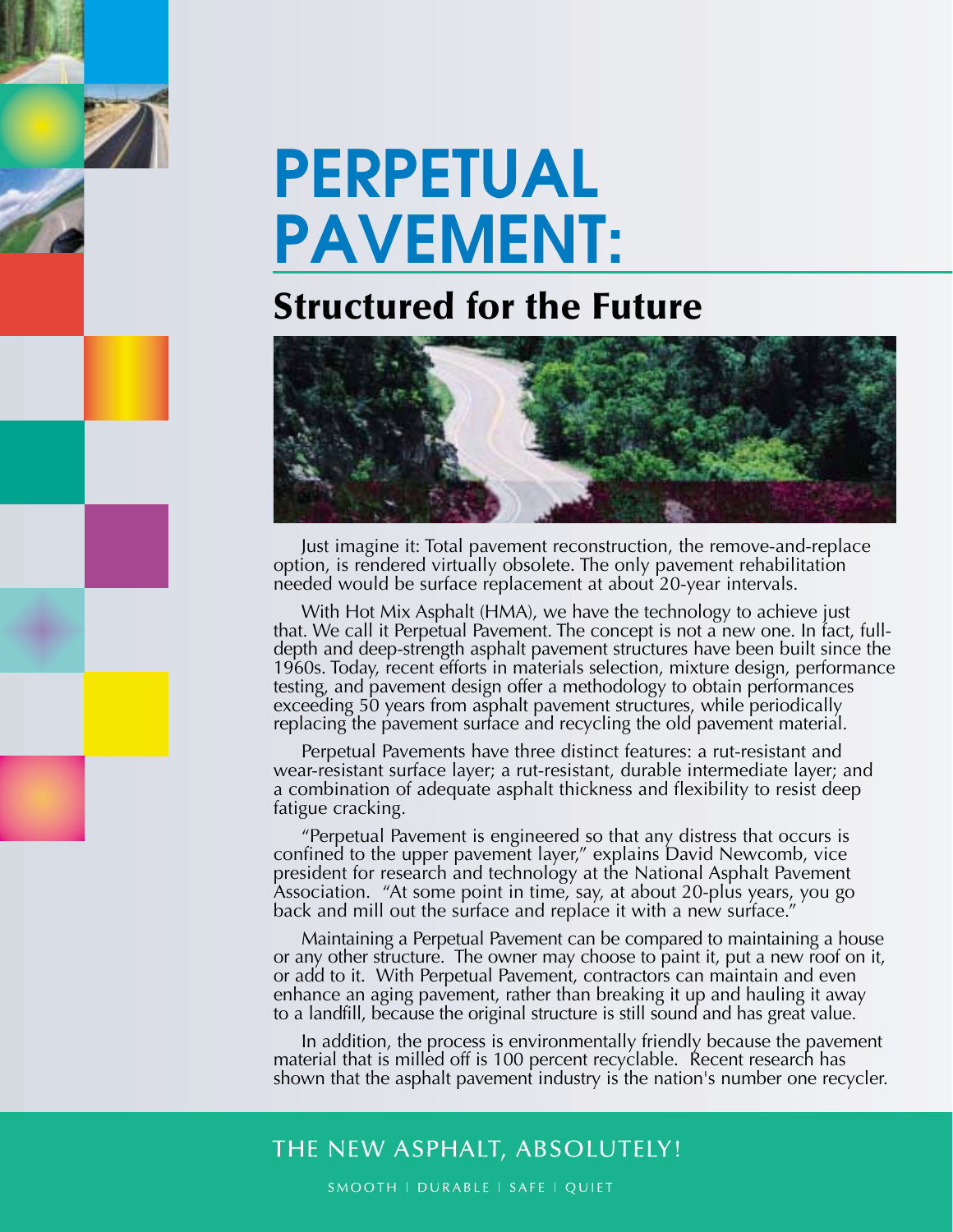#### **Building on a good foundation**

The design begins with a good foundation upon which to construct the thick asphalt layers. The asphalt is thick enough to resist bending so that cracks do not form at the bottom of the asphalt section. This layer can be made even more resistant to cracking either through the use of a little more asphalt cement in the mix, creating lower voids, or through the use of engineered binders in that layer, to preclude the cracks from starting.

The intermediate layer of the structure has the quality of rut resistance. This layer can be designed to resist rutting, again through the use of high-quality aggregate and engineered binders.

The top surface layer is a renewable surface that can be designed for specific applications. In some instances, the use of a conventional dense-graded Superpave mixture is adequate. In very high-traffic areas, the use of Stone Matrix Asphalt (SMA) may be attractive, provided that the materials are available to construct it. And in some places, engineers may want to use an Open Graded Friction Course (OGFC) on the surface, to reduce splash and spray and to provide better skid resistance during rainstorms. Both OGFC and SMA also have the advantage of absorbing road noise.



#### **Research supports the concept**

An excellent example of an existing Perpetual Pavement design procedure is the Transport Research Laboratory Report No. 250 by Nunn, Brown, Weston & Nicholls. (TRL is the leading transportation research institution in the U.K.) Nunn and his colleagues found that high rates of rutting were associated with thin asphalt pavements. Sections of more than 200 mm, or eight inches, tended to show a relatively slow rate of rutting. And in pavements thicker than eight inches, the rutting was confined to the top layer of the pavement. As a result, only surface work was required to correct the problem.

In thicker asphalt pavements, Nunn and his colleagues found that cracking did not start at the bottom and work its way upward. Instead, it occurred mostly in the surface course and went down. The result: a superficial, much less expensive repair is required. In short, the British team found that well-built, thick HMA pavements performed well.

"The most significant finding in this report is that there was no distress in the base – none – zero – zip," commented Jim Huddleston, executive director, Asphalt Pavement Association of Oregon.

#### **Concept already proven over time**

Researchers have discovered that in some locations, certain pavements have been functioning as Perpetual Pavements – and are performing very well. It's useful to consider a study conducted by the University of Washington on a 300-mile stretch of Interstate 90 from Spokane to Seattle.

Over a range in age from six to 35 years, none of the pavements on I-90 have been rebuilt due to structural problems. In eastern Washington, which has a cold, dry climate, the asphalt layers in the pavements ranged from six to 14 inches in thickness. The time to resurfacing has averaged 12 years, using technology that predated the development of Superpave and the introduction of SMA to this country.

In western Washington, HMA pavements are thicker, because Seattle-area traffic is much heavier. Pavements are 14 to 19 inches thick and range in age from 23 to 29 years old. The average time to resurfacing was 18.5 years – again, using pre-Superpave technology. The second resurfacing has not occurred for these pavements.

The Baltimore Beltway in Maryland provides another good example. The average daily traffic (ADT) is 175,000 vehicles per day with 19 percent trucks. The pavement section comprises 11.5 inches of a strong base layer with large aggregate under 2.5 inches of a dense-graded mix topped by two inches of SMA with 3/4-inch top-size stone.

The total HMA pavement thickness of 16 inches will preclude any bottom-up fatigue cracking – and the choice of an SMA surface mix has effectively prevented any significant rutting. Observation after four years of performance shows that the pavement rutting was on the order of 1/8-inch.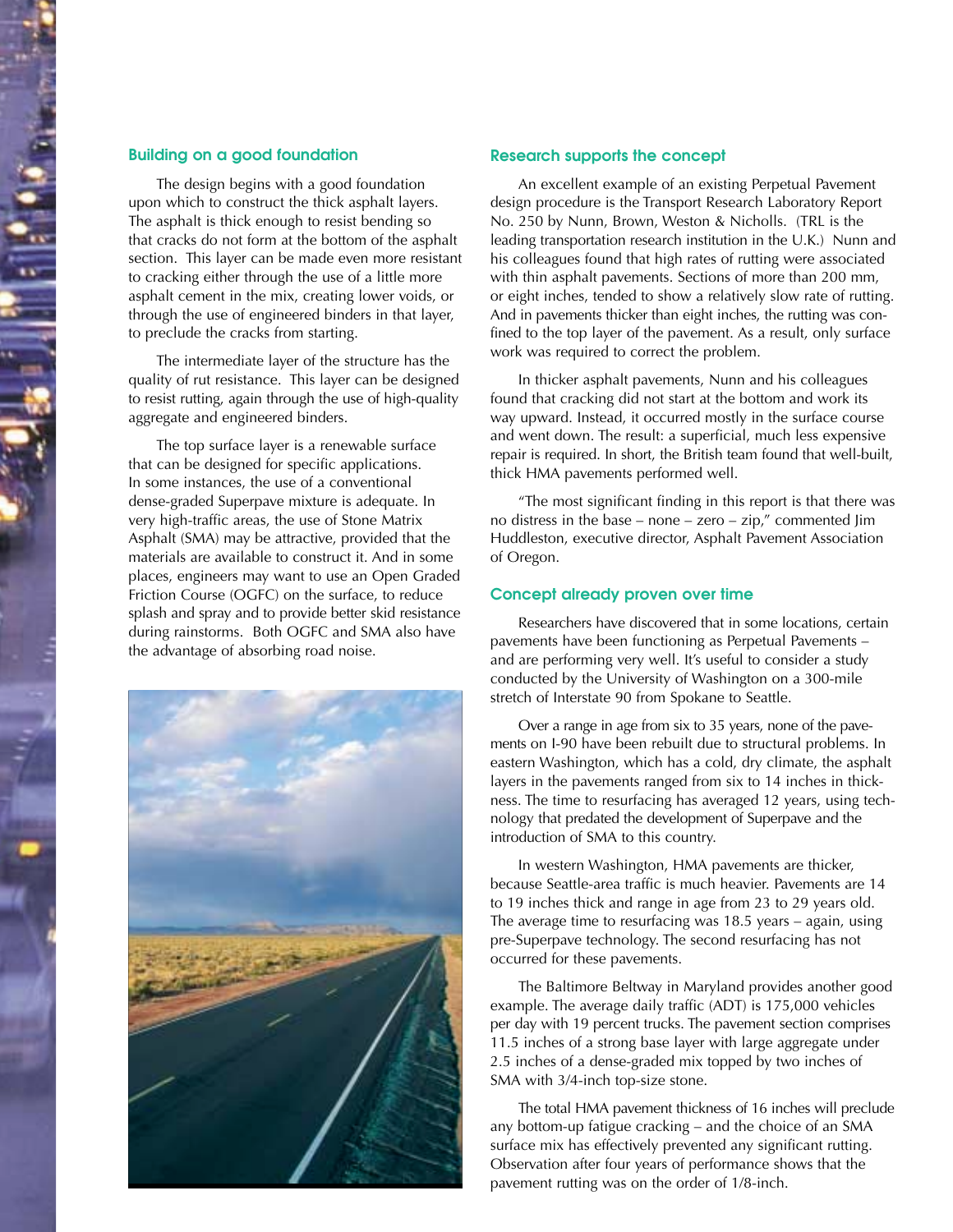

Research funded by Flexible Pavements of Ohio examined pavement performance on four Interstate routes in the state. Proving that Perpetual Pavements have been in use for some time, the researchers found that the HMA pavements provided up to 34 years of service without the need for expensive rehabilitation or reconstruction. And an examination of life cycle costs for these roads showed that HMA pavements produced only small incremental increases in present worth as overlays were added.

#### **Advantages of Perpetual Pavement**

"One obvious advantage of Perpetual Pavement is its lower life cycle cost," says Newcomb. "It has a lower life cycle cost than conventional asphalt or concrete pavements."

Mark Buncher, director of field engineering at the Asphalt Institute, puts it this way: "Building a Perpetual Pavement may have a slightly higher initial cost versus a conventional flexible pavement, but it still will have a significantly lower initial cost than a comparably designed Portland Cement Concrete (PCC) pavement section. By never having to reconstruct the pavement system and only having to replace the surface periodically, a Perpetual Pavement will have a lower net present value in any life cycle cost analysis when compared to a Portland Cement Concrete pavement."

Moreover, HMA surface repairs are faster than any alternative. "You can mill and replace asphalt in an overnight process," says Huddleston. "By contrast, base reconstruction can take years. The idea that people design pavement for 20 years and then have to rebuild it completely is a concept that has outlived its useful life. We have the technology to do better than that."

State DOTs like the concept of Perpetual Pavements and they want to build them, says Huddleston. "The concept makes a lot of sense to them and it's being well received," he says. "Some DOT personnel are not yet comfortable with their level of knowledge of the Perpetual Pavement. The model we're recommending, therefore, is that the DOTs team up with a university, representatives of industry, or a recognized pavement expert to come up with a design, a set of specifications that will work."

At the Illinois Asphalt Pavement Association (IAPA), Marvin Traylor, director of engineering and research, is very enthusiastic about Perpetual Pavements. "The advantage of a Perpetual Pavement is that you can take care of it from the top," says Traylor. "You don't have full-depth patches, and you don't have barricades that are left up for weeks at a time. "

"You never have to shut down your lanes during rush hour," says Traylor. "You can mill off the surface at night, put a new surface down, and open it up. And we wouldn't have these terrible bottlenecks that we have in urban areas because the concrete is being reconstructed. You're not interrupting traffic and your costs are much reduced because you're simply taking off two inches and putting back two inches of HMA."

In Illinois, Traylor says a joint task force of the state DOT and IAPA worked together to develop a long-life asphalt pavement design procedure. "The committee developed a specification and cross-section for extended-life Hot Mix Asphalt pavement," says Traylor. "And the industry in Illinois looks forward to having a contract to demonstrate its ability."